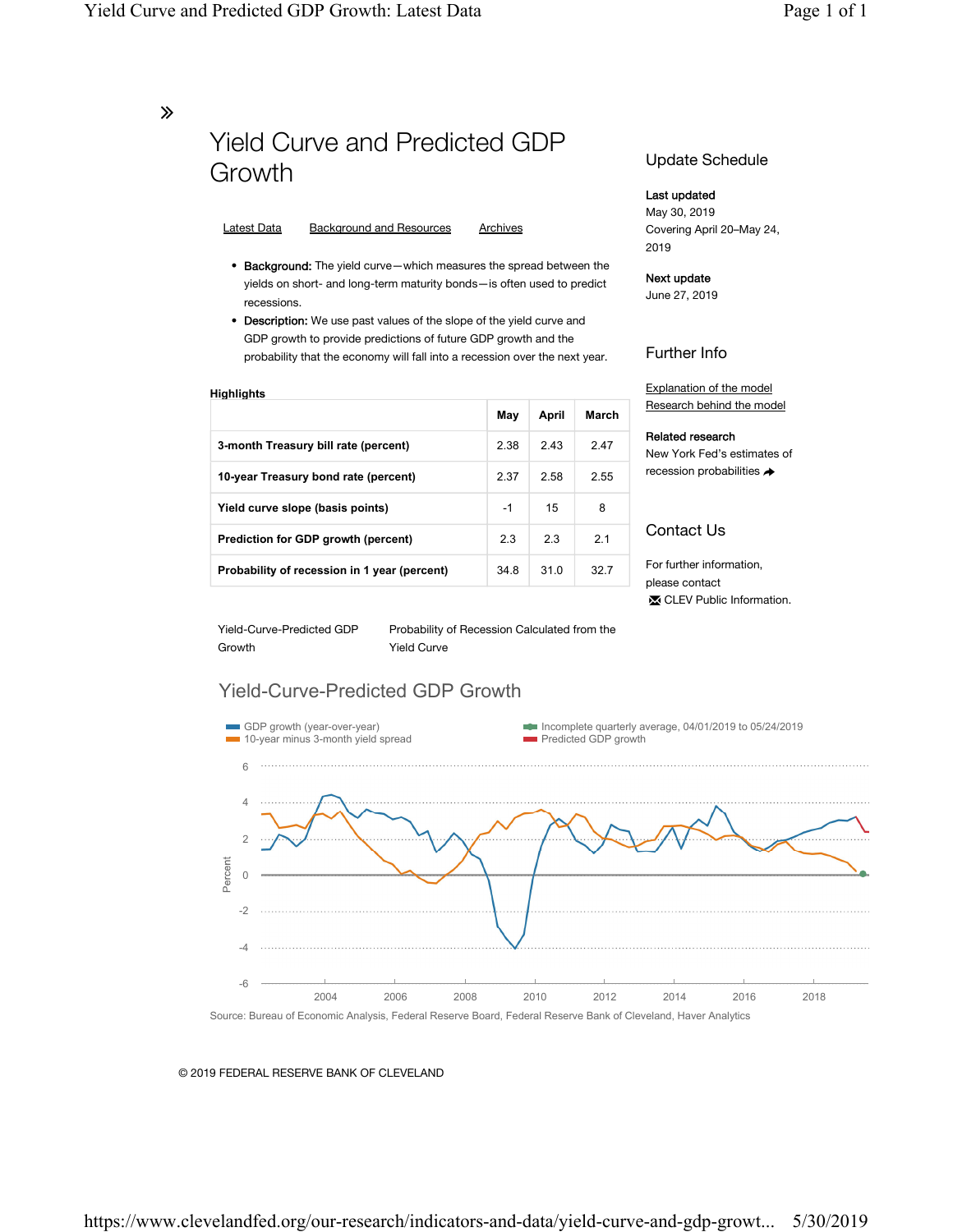## Probability of Recession Calculated from the Yield Curve



Source: Federal Reserve Board, Federal Reserve Bank of Cleveland, Haver Analytics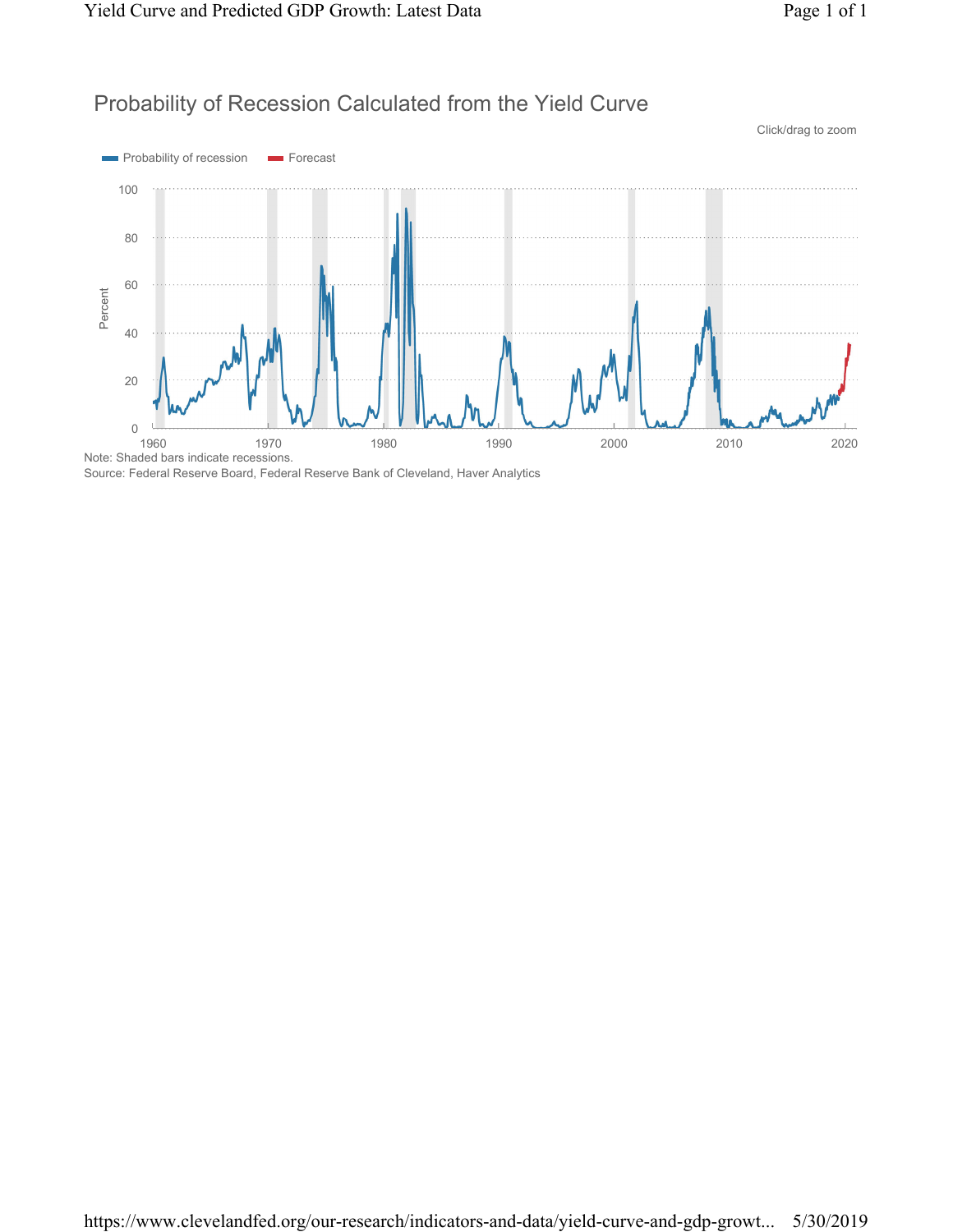Click/drag

Contact Us

For further information, please contact

✉ CLEV Public Information.

∠

# Yield Curve and Predicted GDP Growth

Latest Data Background and Resources Archives

## The Yield Curve as a Predictor of Economic Growth

The slope of the yield curve—the difference between the yields on short- and longterm maturity bonds—has achieved some notoriety as a simple forecaster of economic growth. The rule of thumb is that an inverted yield curve (short rates above long rates) indicates a recession in about a year, and yield curve inversions have preceded each of the last seven recessions (as defined by the NBER  $\rightarrow$  ). One of the recessions predicted by the yield curve was the most recent one: The yield curve inverted in August 2006, a bit more than a year before the most recent recession started in December 2007. There have been two notable false positives: an inversion in late 1966 and a very flat curve in late 1998.

More generally, a flat curve indicates weak growth and, conversely, a steep curve indicates strong growth. One measure of slope, the spread between 10-year Treasury bonds and 3-month Treasury bills, bears out this relation, particularly when real GDP growth is lagged a year to line up growth with the spread that predicts it.

Yield Curve Spread and Real GDP Growth Yield Curve Spread and Lagged Real GDP Growth

## Yield Curve Spread and Real GDP Growth



Source: Bureau of Economic Analysis, Federal Reserve Board, Haver Analytics

### Predicting GDP Growth

We use past values of the yield spread and GDP growth to project what real GDP will be in the future. We typically calculate and post the prediction for real GDP growth one year forward.

Predicting the Probability of Recession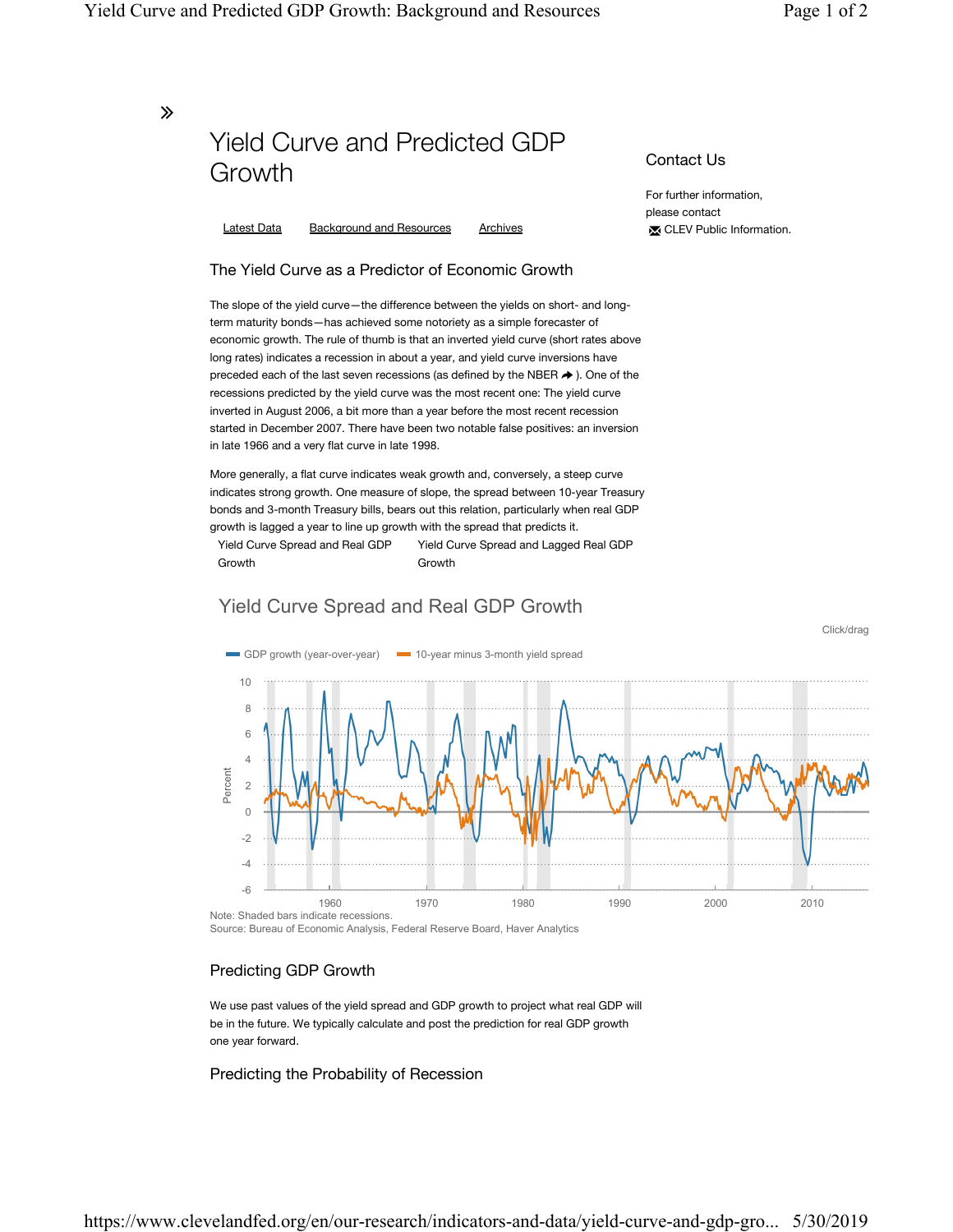∠

While we can use the yield curve to predict whether future GDP growth will be above or below average, it does not do so well in predicting an actual number, especially in the case of recessions. Alternatively, we can employ features of the yield curve to predict whether or not the economy will be in a recession at a given point in the future. Typically, we calculate and post the probability of recession one year forward.

Of course, it might not be advisable to take these numbers quite so literally, for two reasons. First, this probability is itself subject to error, as is the case with all statistical estimates. Second, other researchers have postulated that the underlying determinants of the yield spread today are materially different from the determinants that generated yield spreads during prior decades. (For a recent example, see "Recession Probabilities.") Differences could arise from changes in international capital flows and inflation expectations, for example. The bottom line is that yield curves contain important information for business cycle analysis, but, like other indicators, should be interpreted with caution.

#### Research on the Yield Curve's Ability to Signal Recessions

• "Does the Yield Curve Signal Recession?" This article provides more detail on issues related to using the yield curve to predict recessions.

#### Additional Resources

- "The Yield Curve, Recessions, and the Credibility of the Monetary Regime." This working paper examines yield curves based on securities other than Treasury security and their ability to predict recessions.
- "Recession Probabilities." This article discusses the question of whether the underlying determinants of the yield spread today are materially different from the determinants that generated yield spreads during prior decade.
- $\bullet$  The New York Fed's estimate of the probability of recession.  $\blacktriangleright$  This website contains much useful information along with an estimate of the probability of a recession in the United States 12 months ahead.

© 2019 FEDERAL RESERVE BANK OF CLEVELAND